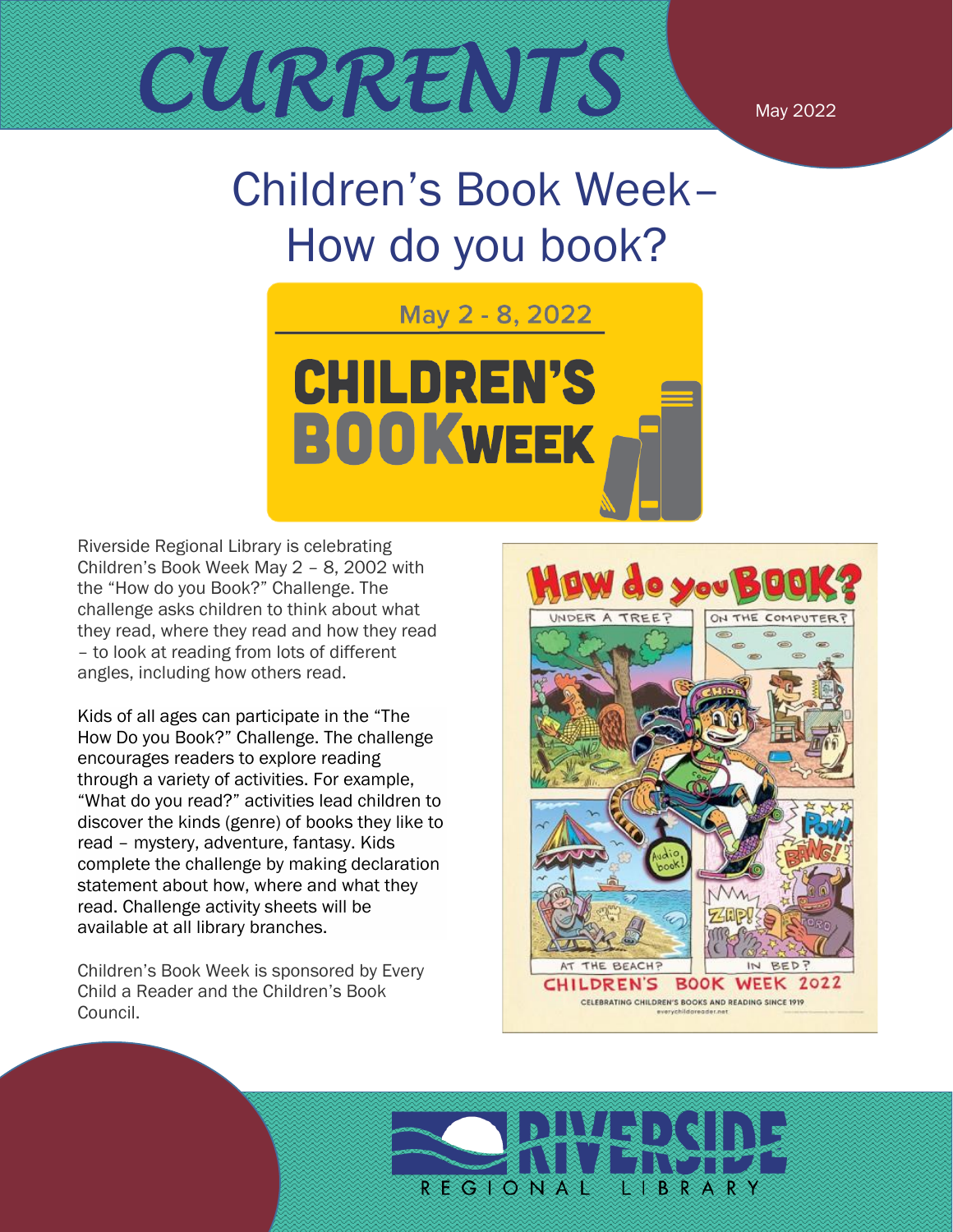## of Possibilities Summer Reading Challenge 2022!

Explore Oceans of Possibilities this summer! Summer Reading Challenge registration is now open on the Beanstack app or through our website**.** [https://riversideregionallibrary.org/reading](https://riversideregionallibrary.org/reading-challenges/)[challenges/](https://riversideregionallibrary.org/reading-challenges/) Then from June 1 to August 8, log the amount of books you read or are being read to and earn badges and tickets toward prizes! Complete the challenge to be entered for the grand prize drawing.



Challenges available for all ages!!

- Early Readers, ages 0-6 are challenged to complete 50 books. For every 5 books you read earn a ticket!

-Children through teenagers, ages 7-17 have two option. They can read either 50 books or at least 500 minutes. Hit a reading milestone and earn a ticket!!

-Adults (ages 18+) are challenged to read at least 5 books, magazines, and/or audiobooks.

Tickets can also be earned by attending an inperson library program. Complete a review of your favorite book and library activities to earn additional badges and tickets!

### Book Clubs

Book club discussion groups give readers the opportunity to discuss what they're reading, gain other readers' perspectives and share your love of reading. Clubs also offer the opportunity to expand what you're reading through different genres or types of books and discover new authors. Riverside Regional Library offers multiple book club opportunities.



Scott City Branch Main Branch May 31 at 3 pm May 16 at 7 pm



Oran Branch May 23 at 10 am



 Virtual gathering May 23 at 7 pm

#### Perryville Branch

May 9 at 2 pm May 11 at 6 pm Check with Perryville branch staff for book details.

What's Happening at the Library? See our online calendar for the most current information [www.riversideregionallibrary.org/](http://www.riversideregionallibrary.org/)calendar

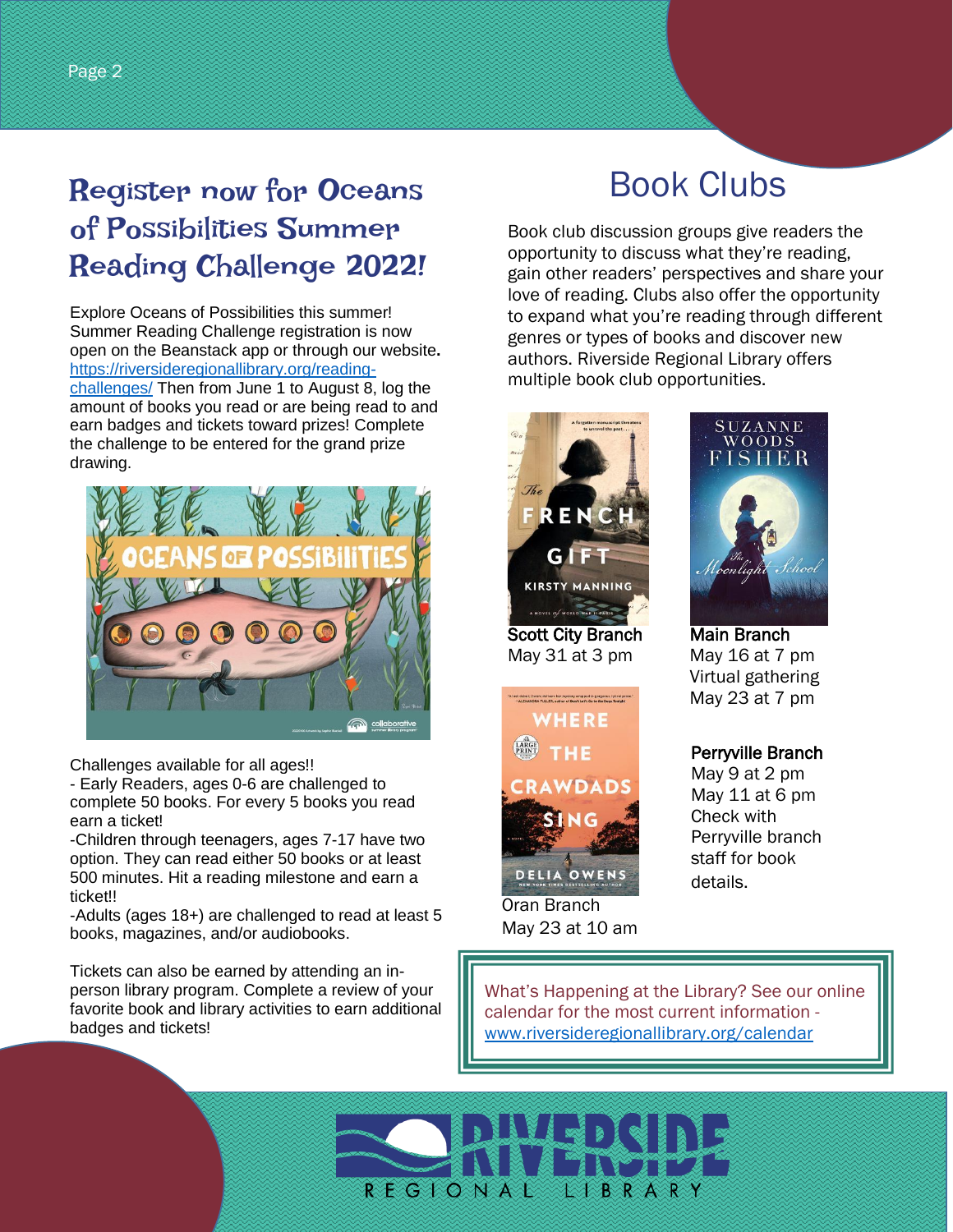### Branch Programs

#### **Oran**

Book Sale – May 2-7 Tech Talks – Mondays at 2 pm Homework Club – Monday, May 2 & 9 at 3 pm Toddler Hour – May 12 at 2 pm - Gardening Family Movie Day – May 14 at 10 am BINGO – May 26 at 2 pm Craft Hour – May 26 at 4 pm

#### Scott City

Mother's Day Drawing – all month Coffee and Conversation – May 3 and 17 at 1-3 pm Crochet Group – Tuesdays at 1-2 pm Story time & Craft – May 5 at 1:30 pm Healthy Foods on a Budget – May 10 at 2 pm Book Club – May 24 at 3 pm Bingo – May 27 at 4 pm

#### Benton

Adult Coloring – May 4 and 18 at 9:30 am Story time and Craft – May 4 at 1:30 pm Craft – May 13 at 2 pm Bingo! – May 27 at 3:30 pm

#### Altenburg

Craft kit – All month Seed Exchange Library – All month

#### **Perryville**

Crafts – Take-n-make – May 2-13 Story time – May 4 at 11 am Book Club – May 9 at 2 pm Book Club – May 11 at 6 pm Crafts – Chalk Art Trolls – May 16-20 Story time – May 18 at 11 am



At the Main Branch in Jackson

- Story time with special guest from Missouri Farm Bureau – May 2 at 10 am
- Story time & craft May 6 at 10 am

#### Riverside Book Clubs



May 16 at 7 pm<br>Main Branch, Jackson

Contact Eunice at<br>eschlichting@rrlmo.org to join